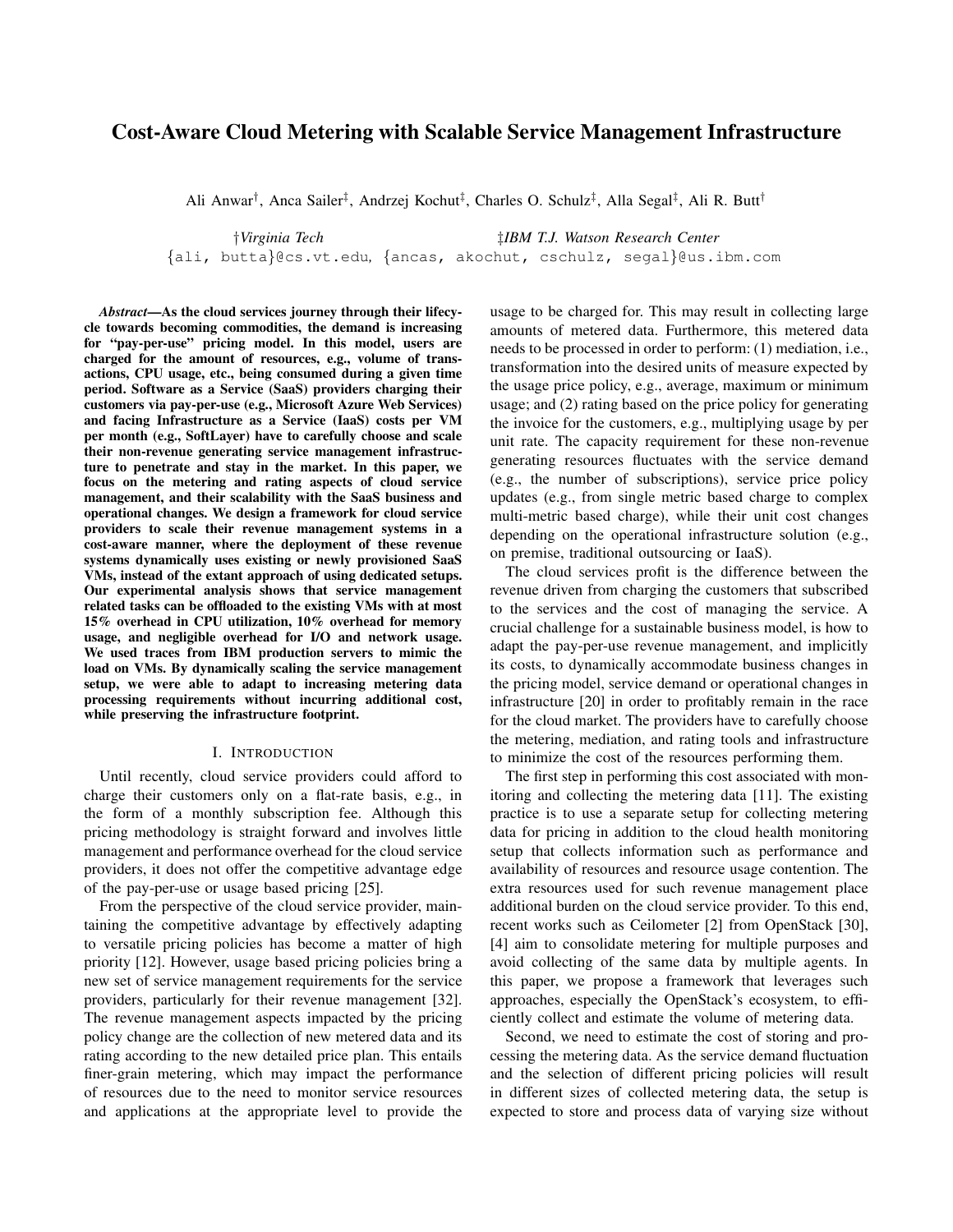

Figure 1. Current approach for metering cloud services.

wasting resources. Typically, cloud service providers use a dedicated set of VMs for their service management as shown in Figure 1, which they manually expand based on the increasing load in their data centers. Cloud service providers such as SaaS may themselves be customers of IaaS or PaaS (Platform as a Service). Thus, they incur monthly charges for this dedicated set of VMs. This infrastructure cost is additional to the cost of the tools (e.g., for license per volume, maintenance etc.). The goal is to minimize the footprint of this nonrevenue-generating infrastructure, thus minimizing service management infrastructure cost; ideally eliminating it.

The typical workloads of the PaaS and SaaS providers clients have been found to use 50% of the IaaS capacity at best [6], [1], leaving the remaining un-utilized 50% for additional workloads. Moreover, SaaS customers can be conveniently given controlled access to the metering data, if such data is collected and maintained at the same set of VMs as that running the workload. Therefore, in our scalable metering solution we adopt this approach. The providers need to comply with their customers SLAs by scaling up their setup according to the load on the systems. To this end, our framework dynamically monitors the resource utilization per VM and scales up or down the tools deployment accordingly. In the worst case scenario, when the workloads on all the customers VMs is about to reach the maximum allowed as per the SLA, our framework automatically launches new VM(s) to adapt to the workload. Note that the traditional customer workload placement is out of the scope of this paper.

# II. ENABLING TECHNOLOGIES

We have designed our protocol on the well-established cloud ecosystem of OpenStack—an open source project that provides a massively scalable cloud operating system. A key component that we leverage in our project is OpenStack's Ceilometer that provides an infrastructure to collect detailed measurements about resources managed by OpenStack. The use of Ceilometer in our case is to deliver a unique point of contact for the billing systems to acquire all the measurements needed to generate the customer's invoice, across all OpenStack core components [5]. In Ceilometer, resource usage measurement, e.g., CPU utilization, Disk Read Bytes, etc., is done by meters or counters. Typically there is a meter for each resource being tracked, and there is a separate meter for each instance of that resource. It is important to note that the lifetime of a meter is decoupled from the associated resource, and a meter continues to exist even after the resource it was tracking has been terminated [2]. Each data item collected by a meter is referred to as a "sample," and consists of a timestamp to mark the time of collected data, and a volume that records the value. Ceilometer also allows service providers to write their own meters. Such customized meters can be designed to conveniently collect data from inside launched VMs. For a PaaS or SaaS service, this feature allows the service providers to track application usage as well. OpenStack allows integration of multiple databases with Ceilometer for the purpose of storing metering data, e.g., MySQL, MongoDB, etc. We use MongoDB as that is the recommended and the default database in OpenStack because of features such as flexibility and ability to change the structure of documents in a collection over time.

MongoDB offers two key features of sharding and replication, which make it a perfect candidate for our approach [15]. Sharding is a method of storing data across multiple machines (shards) to support deployments with very large datasets and high throughput operations. Sharding helps in realizing scalable setups for storing metering data because the data collected by Ceilometer is expected to increase linearly over time. This is especially true for production servers. Replication allows multiple machines to share the same data. Unlike sharding, replication is mainly used to ensure data redundancy and facilitate load balancing. Finally, MongoDB also allows the use of the MapReduce [19], [3] framework for batch processing of data and aggregation options, which are highly relevant for the purposes of our application.

### III. DESIGN

In this section, we present the design of our fine-grained scalable metering framework. Figure 2 illustrates the overall architecture including the key components and their interactions. The main modules are data size estimator, resource profiler, resource predictor, auto-scalable setup for mediation and rating with metering store for Ceilometer, and load balancer.

The framework initiates a new sequence of operations upon receiving a heat template file when OpenStack is servicing a provisioning request. The template is first parsed to extract the information about the requested resources. This information is then used to estimate the expected change in the size of the metering data to be collected by Ceilometer. Meanwhile, the resource profiler module, which keeps track of the resources that are already in use, profiles their capacity for mediation and rating purposes. The resource predictor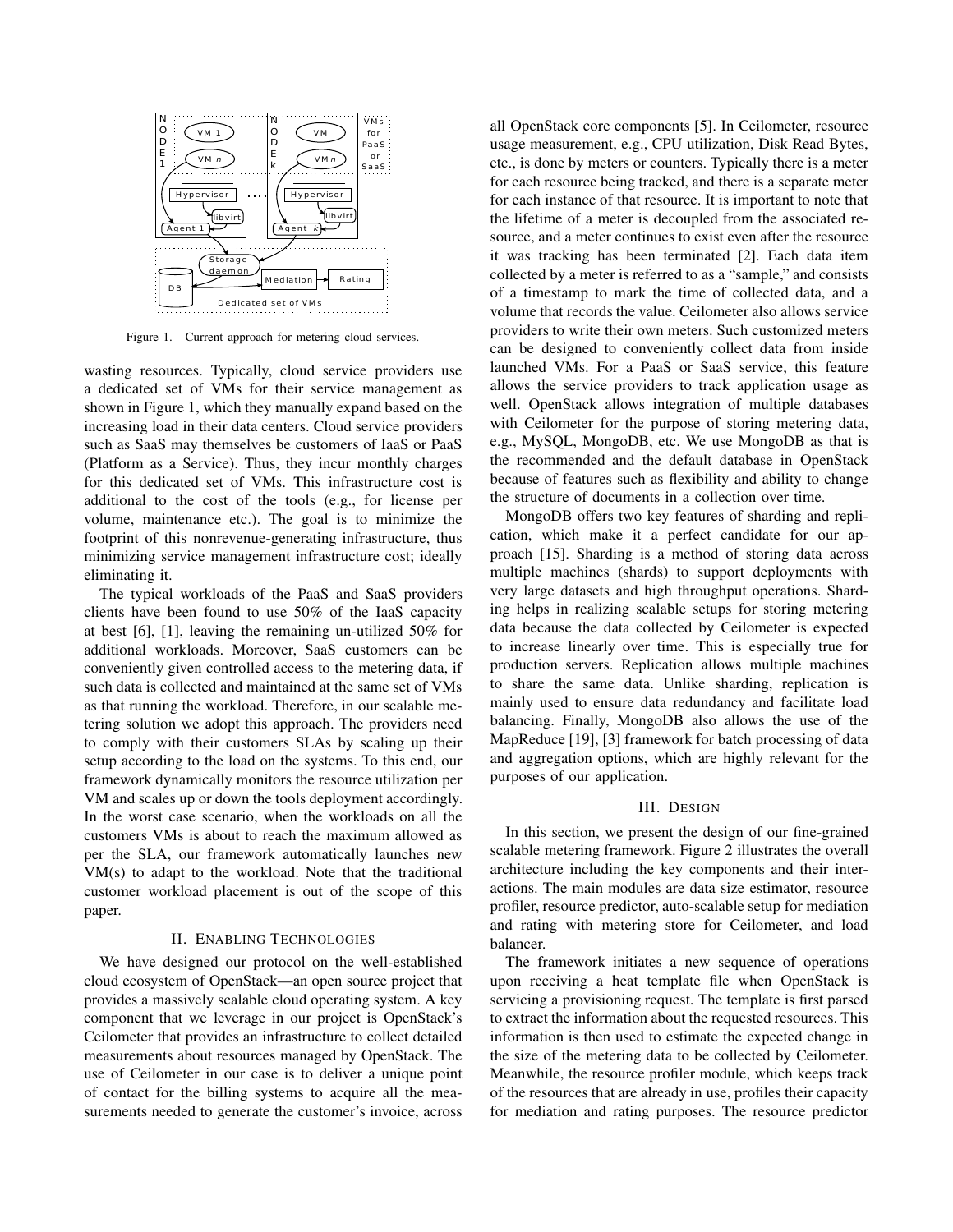module uses the information about the profiled and newly requested resources to estimate the additional resources that would be required for the mediation and rating of the provisioning request. The estimate is then used to scale the metering store, and the setup is finally launched along with the requested provisioning. The dynamic load balancer module comes into action and ensures that resource usage per VM does not exceed a predetermined threshold.



Figure 2. Overview of the fine-grained scalable metering and rating architecture.

# *A. Data Size Estimator*

The data size estimator module calculates the expected changes in the size of metering data. For this purpose, the module uses the resources information from the heat template file of the provisioning request, and determines the set of meters that are required to perform the necessary monitoring and metering. Next, the expected total number of metering events on various polling intervals is calculated along with the average event object size. The number of events are calculated by parsing the pipeline.yaml file to fetch the sampling frequency of each meter. The average object event size is variable and depends on the type of meters launched and their sampling frequency or polling interval. To this end, the data estimator module keeps track of the changes in the event object size per meter and estimates the value by taking the average of the three previously collected values. The module then averages these values across the meters to determine the overall average object size. An alternative approach is to directly track the overall average object event size from the metering store's database.

# *B. Resource Profiler*

Ceilometer launches various meters for monitoring and metering the usage of different resources per VM, e.g., CPU, memory, storage, networking, etc. The resource profiler module intercepts the metering data send to the metering store, and uses it to keep tabs on the per-VM resource utilization. A challenge is that the collected metering data only gives an instantaneous view of a VM's resource usage at a particular time instance, and do not necessarily portray the overall usage. To address this, the resource profiler uses a sliding window across last n metering samples to calculate a moving average and uses that as an estimate of the current per-VM resource utilization. An alternative would be that instead of intercepting the data, we query the metering store for overall utilization. However, this would unnecessarily burden the database and impact overall efficiency. Thus, we do not adopt the querying approach. The resource profiler also maintains queues of resources sorted based on estimated utilization. This information can be used to determine free resources within each VM, which in turn supports effective scaling of the metering setup.

# *C. Offline Resource Predictor*

The job of offline resource predictor module is to analyze the data collected by the resource profiler and the data size estimator output to provide an assessment of the resources that would be required for the associated metering setup. A possible trade-off faced in such assessments of the needed resources is whether to underprovision or not the revenue management resources at the expense of performance degradation in terms of average time taken to process the collected metering data. We allow the providers to manage this tradeoff by specifying the expected processing query time, query rate, and average load on the setup, as an input. Thus, based on the provided input, the resources predictor first determines if the current metering store setup will hold under the newly predicted incoming data without breaching the established thresholds. Maintaining the current setup avoids deployment oscillations. If case the threshold is breached, the replicator will calculate the optimum data partition emulating the addition of replica sets as shards. Only in the worst case scenario, when a partition cannot be reached due to high per-VM resource utilization on all the VMs, our predictor will resort to introduce new VM(s) to handle the management workload. This module outputs a recommended mediation and rating setup to achieve a potential minimum footprint.

### *D. On-line Fine Tuning Auto-Scaling of the Metering Store*

Once the new request provisoning completed and the metering setup was updated as recommended by the predictor module, the metering data starts being collected and stored in the metering store database. The growing volume of the metering data entails that the database setup is scalable and efficient, and can handle complex queries in a timely fashion. This is crucial as the overall goal of our framework is to provide fine-grained pricing plans that require highfrequency querying. To this end, we have engineered an auto-scalable setup for MongoDB to act as the metering store for Ceilometer. Our setup is instantiated on the same set of VMs that are used to provide SaaS—as the VMs have been observed to be not fully utilized as stated earlier in Section I.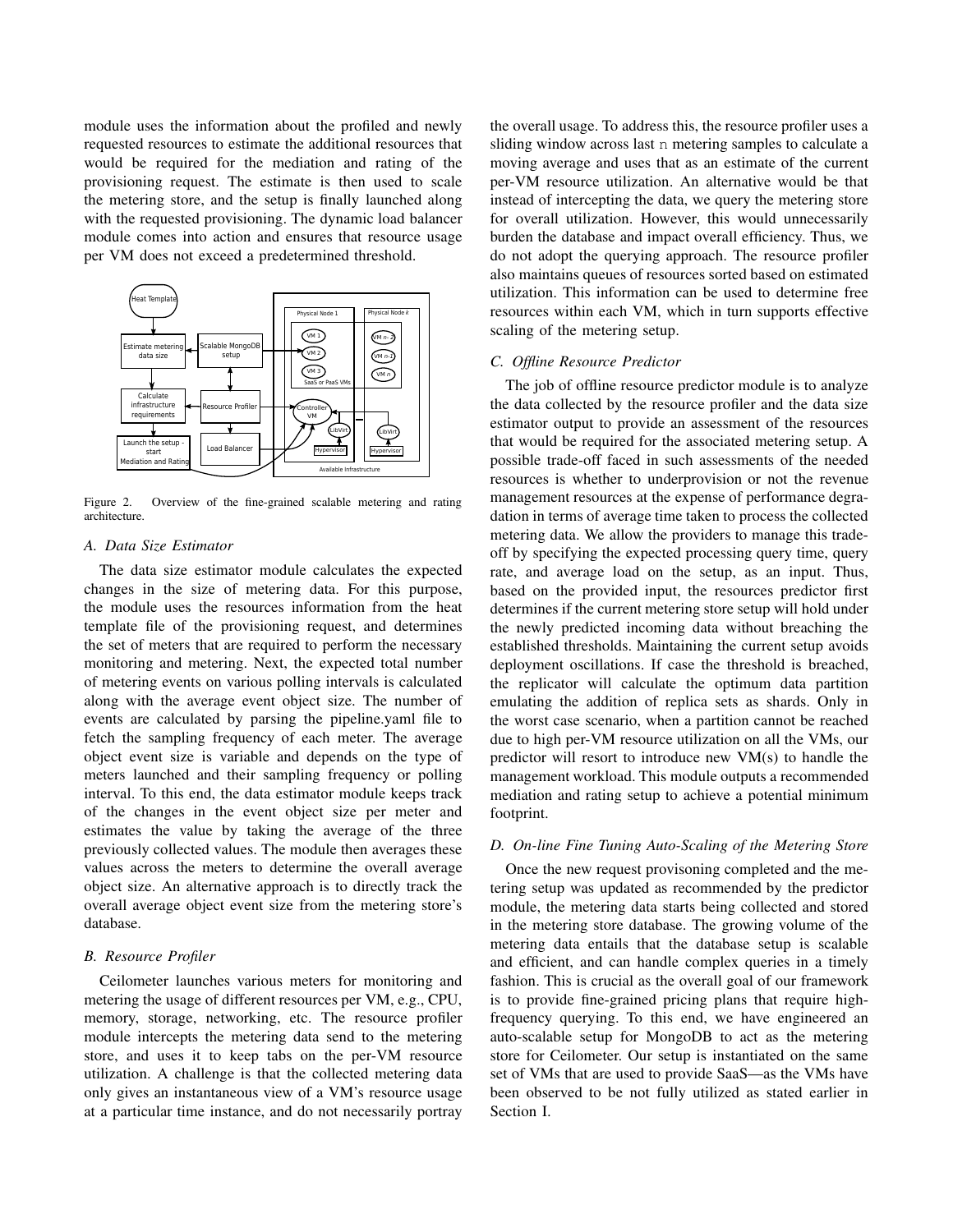*1) When to Scale?:* The first step in realizing our autoscalable MongoDb setup is to determine when scaling is needed. For this purpose, we use two kinds of metrics: i) OS-level metrics, e.g., CPU, memory, disk usage, etc.; and ii) MongoDB performance statistics, e.g., query time, writes/s, reqs/s, etc. Since the MongoDB instances are running on the same VMs as those providing user services, the VMs are already being monitored and this monitoring data can be reused to also determine the OS-level info needed for the scaling purpose. This information, coupled with periodically collected MongoDB statistics, are then used to determine if the metering store is loaded beyond a pre-specified high threshold or below a low threshold, and scaling decisions are made accordingly.

*2) How to Scale?:* The next step is to perform the scaling of the metering store. For this purpose, our framework exploits the creation of additional MongoDB replica sets. These replica sets are added as shards to achieve further partitioning of data, which in turn realizes the desired scalability of the setup. An important design decision while performing sharding is to carefully choose the sharding key. To this end, we keep track of the speedup achieved with various sharding keys and choose the best option. Note that replication and sharding are not mutually exclusive, and can be scaled individually based on the monitored reads/s or writes/s throughput observed through the MongoDB performance monitor.

# *E. Load Balancer and SLAs Enforcement*

The selection of VMs for launching replicas for scaling-up the metering store is critical, as the additional management load may affect a VM's SaaS performance. Over time, this can lead to a point where the VM can no longer provide sufficient resources for the supported SaaS workload. Typically, cloud service providers set out service level agreements (SLA) for the performance of their services. When faced with a potential SLA violation, the cloud providers perform traditional workload re-placement or launch additional resources. To account for the additional management workload on the VMs, our framework complements the traditional load re-placement by using a load balancer that actively tracks the management workload on each VM. This is achieved by coordinating with the resource profiler. Thus, if the management workload on any of the VMs exceeds a certain threshold, that workload is either transferred to an existing VM with lower load or a new VM is launched to handle the management overload. The load balancer uses the process shown in Algorithm 1 to handle shards or replica sets. We exploit the MongoDB's internal load balancer, which upon creation of a new shard transfers chunks of 64 MB of data from other machines to the newly added shard(s) to evenly distribute the total number of chunks.

*How to select the threshold for triggering load balancing operations?:* The management workload threshold

Algorithm 1 The algorithm used for load balancing.

```
for each resource r monitored by Resource Profiler do
    rl ← List of VMs sorted by usage for r
   for each virtual machine vm in rl do
       cl \leftarrow current load on vm for r
       el \leftarrow Extra load on vm for r
       t ← Threshold for r
        if cl \geq t then
            e\bar{l} \leftarrow cl - t<code>REPLACE_VM(vm, \; el, \; r)</code>
       else
           break
       end if
   end for
end for
function REPLACE VM(vm, el, r)<br>rl ← List of VMs sorted by usage for r
   for each virtual machine uvm in inverted rl do
        cl ← current load on uvm for r
       if cl + el \leq t then
           Check threshold for rest of the resources
            use_this_vm \leftarrow uvmbreak
       else
           use_this_vm \leftarrow 0end if
   end for
   if use\_this\_vm \leq 0 then
       use_this_vm \leftarrow launch a new virtual machine
    end if
    Transfer load from vm to use_this_vm
end function
```
is set as to ensure that each resource is not over-utilized by the metering framework to an extent where the performance of the provided SaaS is affected. As the nature of the SLAs varies with the type of SaaS, as well as with the type of resources and configurations, the threshold is not fixed. Instead, it varies from solution to solution and we provide means for the resource managers to determine the appropriate thresholds.

# *F. System Controller*

Finally, we provide a system controller module to control and fine-tune the scalable metering store, the resource profiler, and the load balancer. The module also acts as a facilitator for the various module operations by providing access to the collected data. We run the controller in a dedicated VM to ensure that it is not affected by the performance and workload dynamics of the resources.

# *G. Discussion*

By default, OpenStack installs a standalone instance of MongoDB to store metering data. In order to perform mediation and rating, cloud service providers traditionally use a separate set of dedicated physical machines for a standalone installation of MongoDB. In case of huge data sizes, a distributed setup, e.g., Hadoop, is used for data processing. This approach requires redistribution of metering data from the metering store to the Hadoop Distributed File System (HDFS). This is burdensome as the data import into HDFS is identified as a major performance bottleneck [24], in addition to the expensive data copying. Our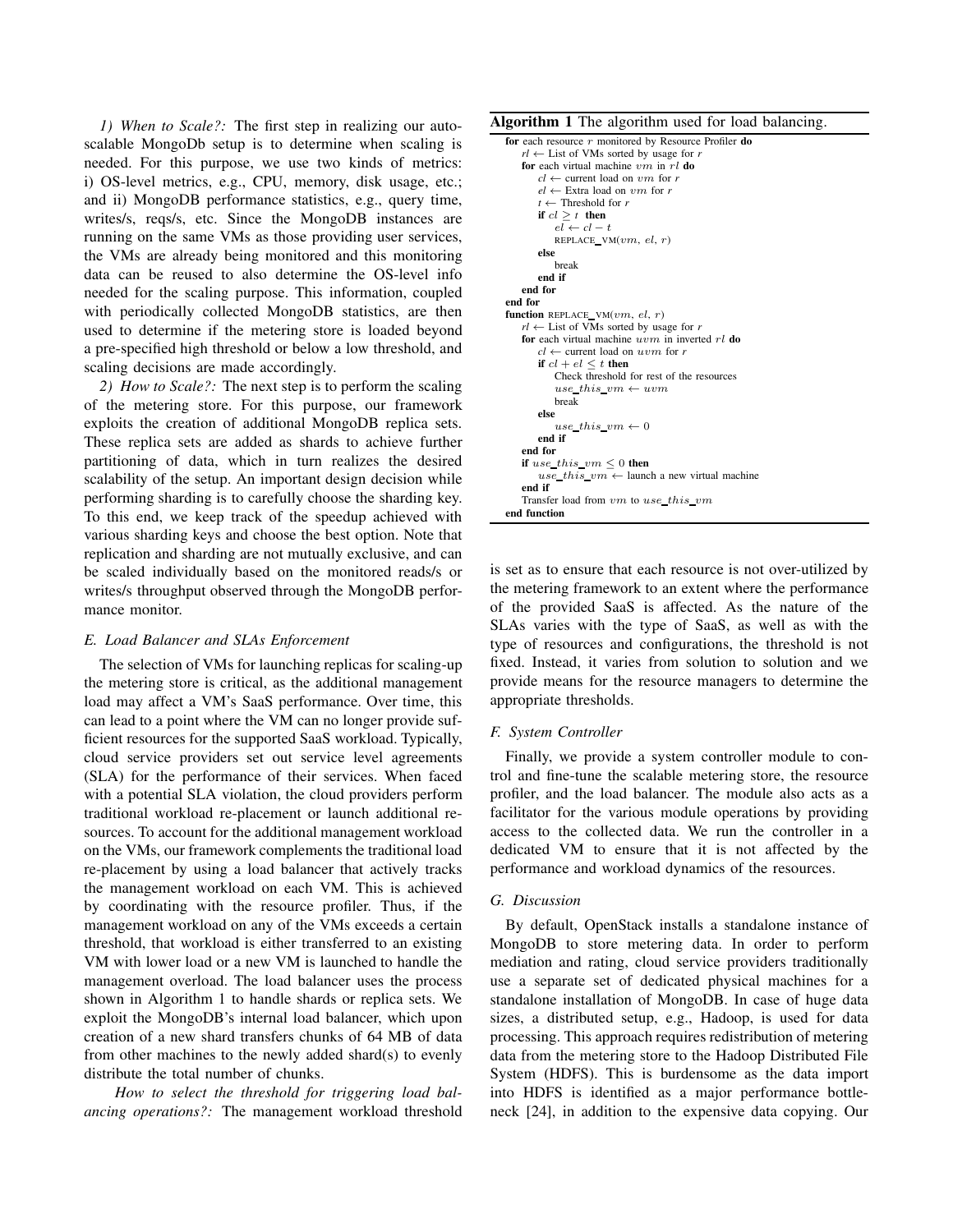Table I SPECIFICATION OF VMS USED FOR EXPERIMENTATION



Figure 3. Effect of using different shard keys on query times. The query calculated variance in utilization (standard deviation) of Ceilometer counters using MapReduce.

approach has the advantage that it does not require such data redistribution. Instead, our approach collects data in a distributed setup to begin with and avoids the extra copying and import challenges and overheads. Another advantage of our framework is that it allows cloud service providers to support in addition to the fine-grained metering information, customizable price plans, e.g., charging from single metric based charge to complex multi-metric based charge.

Furthermore, our approach can also be applied for metering IaaS. However, this would require extending the framework and modifications such as: (i) launching the metering setup on physical nodes instead of VMs so that customers do not get access to the collected metered data; (ii) enabling monitoring of the physical nodes within Ceilometer for tracking infrastructure utilization per physical node instead of per VM; and (iii) updating the load balancer to effectively perform in heterogeneous environments so that cores not used by Nova can be used to launch metering services. Such modifications are focus of our ongoing and future research.

# IV. EXPERIMENTAL SETUP

We deployed OpenStack Icehouse version 2014.1.1 on 20 physical machines, where each machine has six cores and 32 GB of RAM. We varied the number of VMs from 3 to 12 to emulate a SaaS. The metering data was collected from these VMs using variable sampling interval. We tracked the usage of VMs for a period of one month. We launched both default as well as customized meters to collect the resource usage. Table I shows the specifications of each VM.

We performed tests using both a standalone as well as a scalable MongoDB setup. In our scalable setup, each replica set consisted of only one node that acted as a primary copy of the data. The replica sets were added as shards to scale the MongoDB deployment. For testing purposes, we launched three configuration servers. One query router was deployed on the controller VM. All the performance related



Figure 4. Comparison of query time at different granularity levels for various meters when processing user level data.



Figure 5. Resource usage while calculating variance in utilization (standard deviation) of various Ceilometer counters using MapReduce.

experiments were done on the actual collected metering data of more than 11 GB from the deployed OpenStack setup over the period of one month.

We used different sharding keys for the Ceilometer database in our tests. Figure 3 shows the effect of using different sharding keys on the query timings for a MongoDB setup consisting of 4 shards. As illustrated, the query time is affected more by the choice of the sharding key in the distributed setup compared to the standalone setup. Further investigation revealed that chunks greater than 64 MB were created in all cases except when timestamp of metering events was used as a shard key. This resulted in the MongoDB internal load balancer distributing chunks unevenly, with most of the chunks assigned to just one machine. This created a bottleneck and caused a significant increase in the query time. Consequently, the best sharding key to use in the target environment is timestamp.

# V. EVALUATION

In this section, we evaluate the various aspects of our framework and demonstrate its effectiveness.

#### *A. Data Size Estimation*

In our first experiment, we compare the size of estimated and actual collected metering data associated with the 12 VMs launched within the OpenStack deployment with the default set of meters.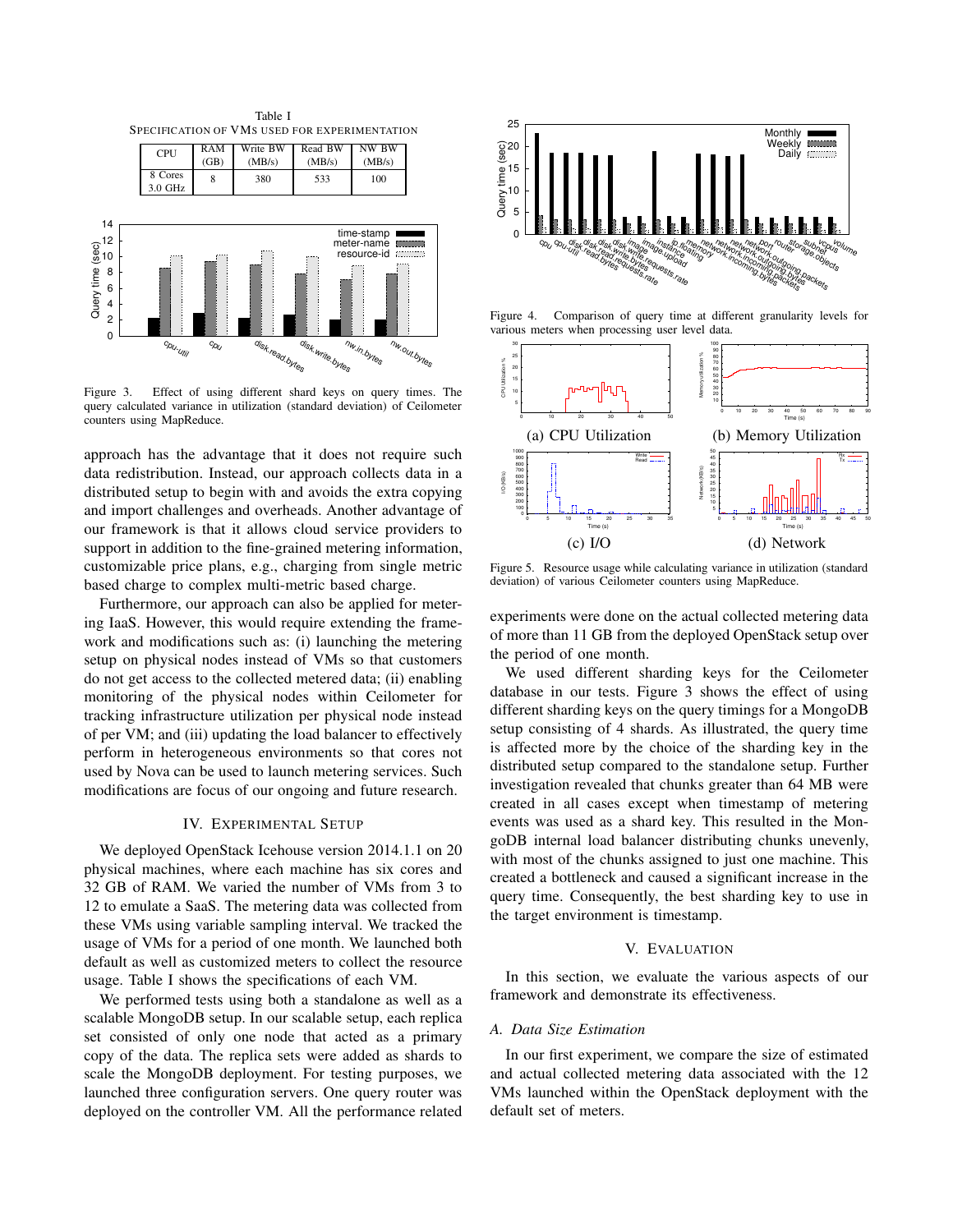Figure 6 shows the results. The framework predicted that 254 events will be collected from the VMs every 10 minutes. The estimated



Figure 6. Comparison of estimated and actual collected metering data size.

average event object size was 1150 bytes, 1134 bytes, and 1188 bytes for per day, per week and per month calculations, respectively. As illustrated, the data estimator module predicted metering data size with 99% accuracy compared to the actual observed values.

#### *B. Resource Profiler*

In our next test, we measured the effect of performing mediation at different granularity levels. Figure 4 shows the time taken to perform mediation on the data of a single user using the statistics API provided by Ceilometer. We measured Maximum, Minimum, Average, Sum, and Count for the considered meters at three different granularity levels, namely, daily, weekly, and monthly. The results reveal that the meters that collect samples continuously at a fixed sampling interval took  $4 \times$  to  $6 \times$  more time to perform mediation on one month of data compared to one week of data. Next, we measured the increase in average resource utilization per VM due to mediation. Figure 5 (a) shows that the CPU utilization in the observed VMs did not increase above 15%. Similarly, the increase in memory utilization was observed to be less than 10%. As the collected data is inherently distributed over various VMs, the mediation is expected to generate reads but not writes. This is confirmed by the I/O usage shown in the Figure 5 (c), where the observed written data is almost zero, while the data read has a low average. Another key observation here is that due to the locally performed computation, the network usage is also negligible (see Figure 5 (d)). These results validate our claim that, in our approach, existing SaaS VMs can be used to perform mediation and rating tasks without affecting the performance of the provided SaaS.

# *C. Scalable MongoDB*

In our next set of experiments, we analyze the effect of scaling our metering store, i.e., the distributed MongoDB setup, on the mediation duration. Figure 7 shows the reduction of the time to calculate the Variance (standard deviation) of various Ceilometer meters when using MongoDB's MapReduce [3] functionality, as we scale up the metering store. As illustrated, the standalone installation of MongoDB performs better than the single shard distributed MongoDB setup; this is due to the networking overhead. However, as we increase the number of shards, the mediation duration decreases. For the case of two replica sets acting as shards, the average query time is half of that of the standalone setup. Further increasing the number of shards shows



Figure 7. The impact on execution time of a query to calculate variance in the utilization of various Ceilometer counters using MapReduce, due to scaling of MongoDB. "sr" represents the number of sharded replica sets used.



Figure 8. The impact of scaling MongoDB on query execution time when calculating Average, Sum, Maximum, and Minimum using aggregation for different levels.

increasingly better performance in terms of query time. We also observe that the reduction in the query time is not linear and after reaching a certain threshold, the networking overhead actually causes performance degradation. Figure 8 shows the impact of scaling MongoDB on query execution time for calculating the Average, Sum, Maximum, and Minimum when using the aggregation functionality [2] provided by MongoDB. Here, a more linear trend was observed when performing mediation using the aggregation.

Table II TIME TAKEN FOR SCALING THE TEST MONGODB SETUP.

| Scaled from   | Time to scale | Total chunks | Chunks transferred |
|---------------|---------------|--------------|--------------------|
| x to y shards | (minutes)     | transferred  | per shard          |
| 1 to 2        |               |              |                    |
| 2 to 3        |               | 62           |                    |
| $3$ to $4$    | 3.5           |              |                    |
| $4$ to $5$    |               |              |                    |

# *D. Load Balancer and Effect of Scaling*

In our next test, we analyze the load balancer, the effect of scaling the setup, and the role of load balancing. Figure 9 shows the overall behavior of the framework. We used traces from IBM production servers to mimic SaaS load on VMs and launched our framework management load on top of those VMs. The framework launches initially one sharded replica on a set of five VMs with 0 GB collected metering data. At point A, as the size of collected data reaches 1.1 GB, the load balancer triggers the launching of another sharded replica to avoid SLA violation. At point B, a new set of five SaaS VMs is added to the setup. Based on the calculation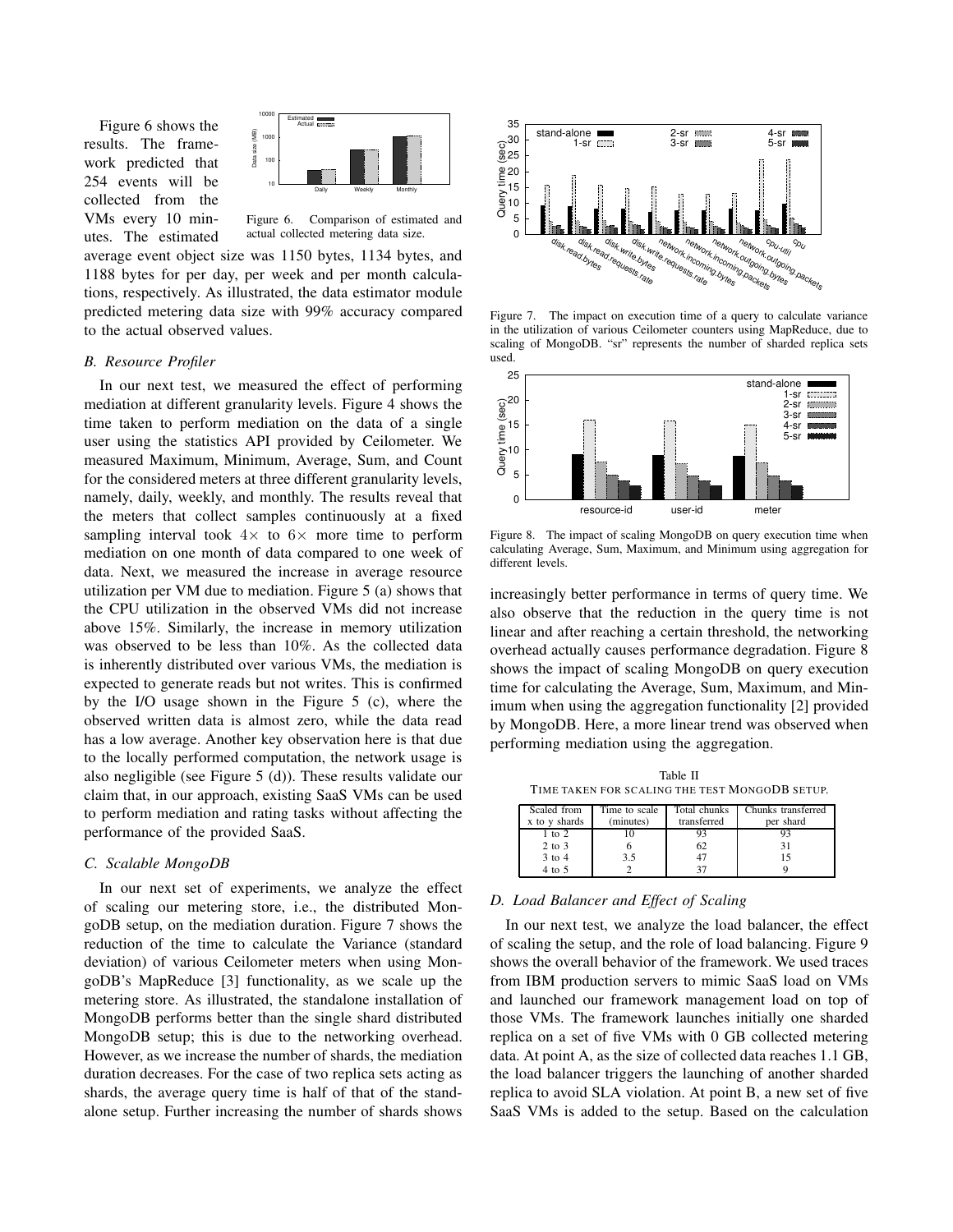

Figure 10. Resource usage under MongoDB setup scaling from one to five shards.

performed by the offline resource predictor, a third sharded replica is added to keep the query time under 3.5 sec. At point C, as the collected data size reaches 8.5 GB, the load balancer launches another shareded replica to reduce the load on the VMs. At point D, two new SaaS VMs are added. The offline resource predictor, after calculating the expected metering data size, recommends adding another sharded replica. At the points labeled LB1, LB2, and LB3, the load balancer successfully shifted load from one VM to another to avoid both an SLA violation and launching a new VM.

Table II shows the time taken to scale the metering store, the total number of chunks transferred and the chunks transferred per shard. MongoDB, by default, transfers only one chunk at a time, which slows down the transferring process. The numbers show that it is important to take the transfer time into consideration while making setup scaling decisions. Furthermore, transferring chunks while scaling the setup also requires additional resources and adds an observable overhead to the SaaS VMs. Figure 10 shows this overhead when scaling from one shard to five, in terms of resource usage per VM for both the primary VM, i.e., the source of a chunk transfer, and the secondary VM, i.e., the destination of the chunk. We observe that while the CPU utilization is high on the primary VM, it never exceeds 10% of the CPU before the chunk transfer. Similarly, the memory utilization remains constant for the primary VM but goes up by 5% to 10% for the secondary VM compared to the pretransfer memory usage.

The amount of data written in both the primary and the secondary VMs remains almost unaffected, although high spikes of up to 2 MB/s are observed in the write I/Os. In contrast, the read I/O is higher for the primary VM as compared to secondary VM. The average write rate on the primary VM is observed to be 0.5 MB/s while for the secondary VM it is 0.4 MB/s. Lastly, the network transmission and reception rates stay below 20 MB/s. The above results confirm our expectations on the low impact of our approach on the SaaS VMs.

# VI. RELATED WORK

The focus of several recent works [29], [8], [10], [16], [27], [18], [31] is on providing an efficient and scalable cloud monitoring setup, however, these works do not consider or discuss scalability of the mediation and rating systems. In contrast, our approach is designed for scalable deployment. Furthermore, our approach is also unique in that it uses existing VMs and only launches additional VMs rarely, thus incurring little additional cost. [7] provides analysis of cloud monitoring by discussing motivations and basic concepts, and pointing out open research issues. Similarly, [14] focuses on clustering VMs depending on the resource usage to simplify the monitoring requirements.

A pay-as-you-go scheme has also been proposed [25], which employs a machine-learning-based prediction model of the relative cost of interference between metering/rating and SaaS applications. Similarly, [26] describes a metering and pay-as-you-go model and proposes a solution to meter resources. However, unlike our approach, the focus of this model is to come up with a metering approach for enabling monitoring of cache space and memory bandwidth.

CloudSim [13] proposes a toolkit to enable modeling and simulation of cloud computing environments and perhaps is the closest to our work in terms of profiling and predicting the resources required for supporting cloud applications. Similarly, PRESS [22] proposes a PRedictive Elastic re-Source Scaling scheme for cloud systems. The significant difference between our approach and these works is that they predict load as a standalone applications, whereas in our case we predict the additional load that can be added to the existing VMs that are already loaded. Moreover, there has been a lot of work done on SLA based resource allocation, such as Oceano [9] that is a prototype for resource allocation for enabling flexible service level agreements (SLAs). Similarly, [23] provides an algorithm for SLA based resource allocation for multi-tier cloud computing systems. However, the problem addressed by our framework is unique